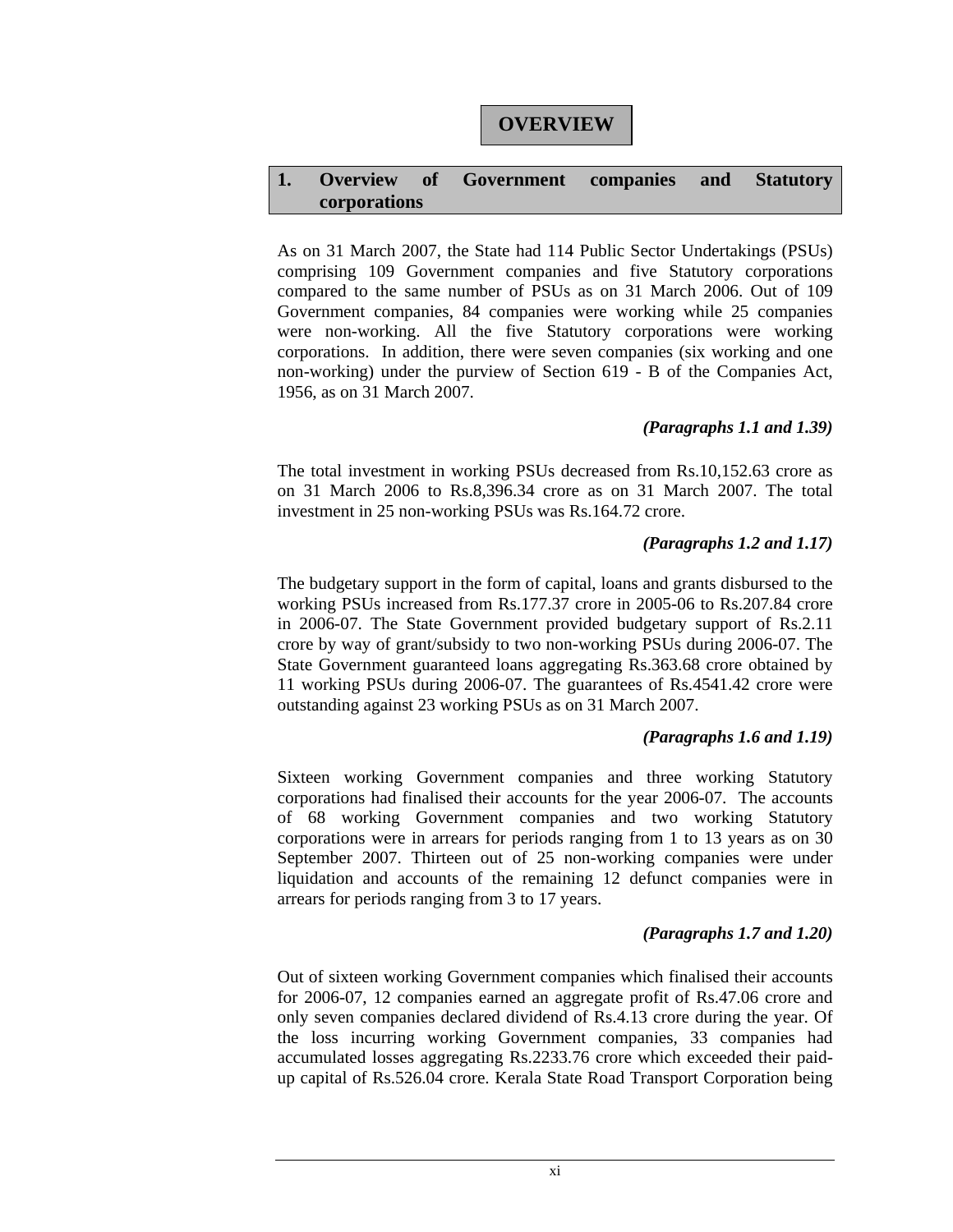a loss incurring Statutory corporation, had accumulated loss of Rs.1272.19 crore, which exceeded its paid-up capital of Rs.137.95 crore.

## *(Paragraphs 1.9, 1.10 and 1.12)*  **2. Performance Reviews in respect of Government companies**

Performance reviews relating to **Operational Performance of Travancore Titanium Products Limited, The Contribution of Three Companies in the State for Development of Scheduled Castes, Scheduled Tribes, Christian Converts, Backward Classes and Minorities, Joint Venture Activities of Tourist Resorts (Kerala) Limited** and **Information Technology Audit of Branch Automation in the Kerala State Financial Enterprises Limited**  were conducted and some of the main findings were as follows:

#### **Operational Performance of Travancore Titanium Products Limited**

The Company suffered heavy loss mainly due to indiscriminate production without considering the marketability, resultant accumulation of stock and exports at reduced rates. Fixation of higher prices for domestic sales at the inappropriate moment contributed to fall in domestic sales. Company had no dependable costing system. The norms fixed for consumption of materials were high and were counter productive to consumption. Consumption of raw materials was excessive when compared to actual optimum levels achieved earlier. The consumption of fuel was also not optimised through planned production. Minimum off take by stockist was not ensured by incorporating enabling provision in the agreement with the stockists. Mineral separation plant for recovery of raw material ilmenite was not taken up as recommended by COPU. The company had been incurring heavy expenditure on wages of surplus staff. Unjustified production incentive system and payment of overtime despite surplus staff contributed to high cost of production. Viability of the Company's proposed expansion project would be affected since another State PSU, from whom technology is to be obtained had been facing market constraints for rutile grade titanium dioxide<sup>#</sup>; technology absorption and marketability constraints.

#### *(Chapter 2.1)*

## **The Contribution of Three Companies in the State for Development of Scheduled Castes, Scheduled Tribes, Christian Converts, Backward Classes and Minorities**

The three Companies in social welfare sector formed for economic upliftment of Scheduled Castes, Scheduled tribes and backward communities in the State could not accurately identify their target group and provide assistance to the most deserving sections among them. These Companies failed in channelising the funds available from National Agencies to its full potential. The system of selection of beneficiaries, processing and distribution of funds assistance, monitoring of utilisation and repayment, etc., were deficient. There was lack of professionalism in management of all the three Companies. The cost of

 $\overline{a}$ 

<sup>#</sup> It is a high quality form of mineral  $TiO<sub>2</sub>$  with high density and used mainly in the manufacture of interior and exterior paint.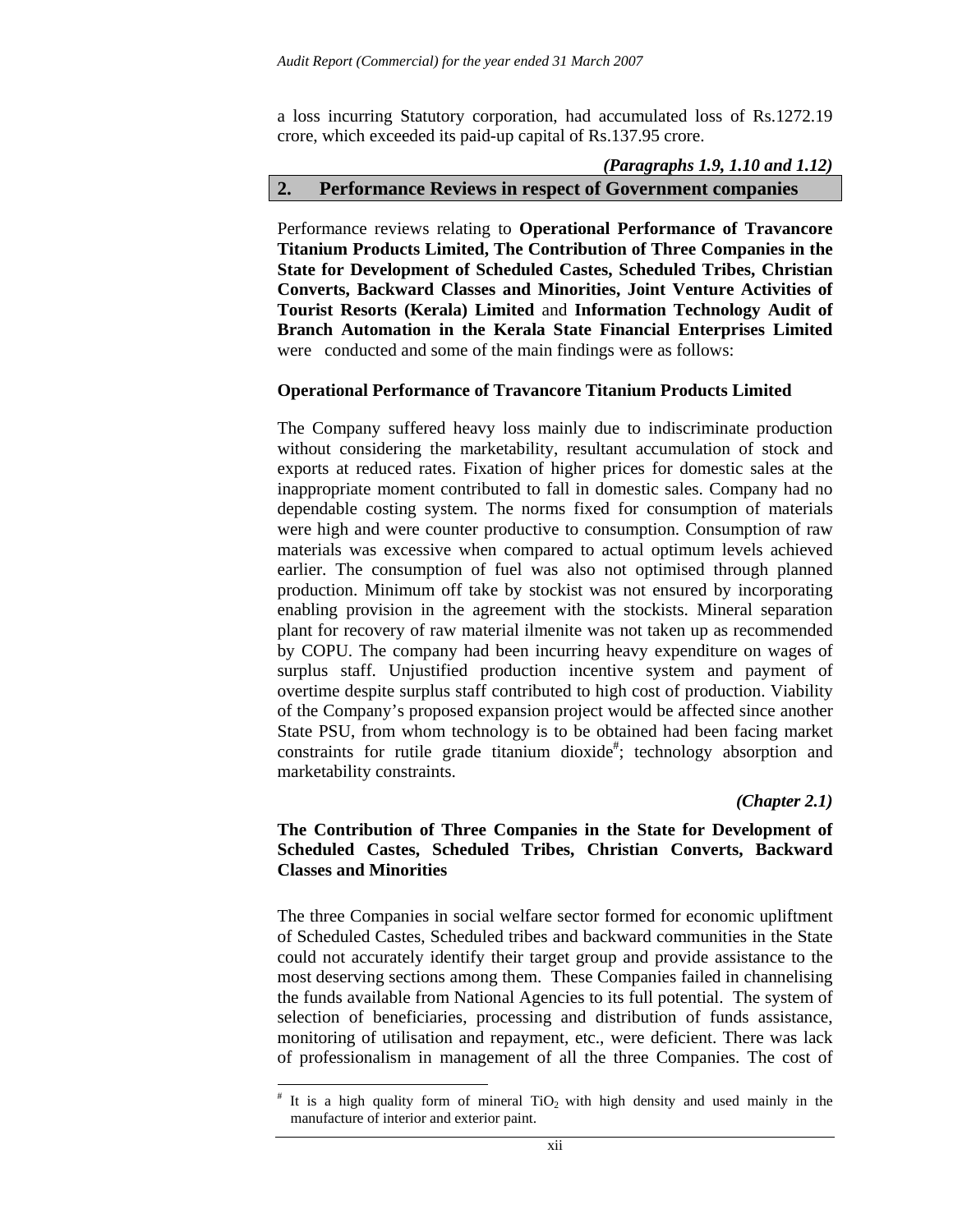service incurred by SC ST Corporation and CC Corporation was abnormally high. Majority of the schemes implemented by these Companies failed to fulfill the desired social objectives. The Companies have not put in place proper internal control and internal audit due to which the systems are prone to fraudulent practices. The accounts of these Companies were in arrears for years together rendering it difficult to evaluate the efficiency and financial viability of operations on a regular basis.

 *(Chapter 2.2 )* 

### **Joint Venture Activies of Tourist Resorts (Kerala) Limited**

Without inviting Expression of Interest from leading hotel groups or ascertaining best offer, a joint venture (JV) agreement was entered with Taj Group for forming a JV company TKHRL. The JV agreement did not safeguard the financial interest of the State Government/TRKL and despite huge investments as well as transfer of assets, adequate control and participation in the management of the JV company was not ensured through suitable provisions in the agreement. IHCL, the JV partner, had absolute control over the JV Company and took major share of the revenue by way of operating fee and reimbursement of expenses. In the absence of control over the affairs of the JV company, TRKL could not verify the genuineness of the transactions. Even with the existing nominee directors of TRKL, adequate and effective participation in the affairs of the JV company was not ensured. The Government investment in the JV company had not yielded any return for the last 15 years.

 *(Chapter 2.3)* 

## **Information Technology Audit of Branch Automation in the Kerala State Financial Enterprises Limited**

The Company took up the front office automation of the branches as early as 1999 to overcome the threat of efficient customer services by other financial institutions by establishing connectivity between all branches, regional offices and head office, introducing internet remittance facilities, debit cards and virtual branch concept. Even after a lapse of eight years branch automation alone was attempted to and that too was introduced only in 12 out of 269 branches (May 2007). The Branch Automation Software installed at pilot study branches at 2001 accepted after trial run for 4.5 years and rolled out to 12 branches is yet to be stabilized even after three years from the date of freezing. Further the business rules were not mapped in the software properly. Since the head office, Regional offices and branch offices were not fully computerized, the company was not able to collect/generate the required reliable data for the effective control in respect of conduct of chitties and sanction, disbursement, monitoring and recovery of loans. Owing to the continuance of parallel manual accounting beyond six months as projected, at computerised branches, the envisaged labour efficiency of 40 *per cent* failed to materialise.

*(Chapter 2.4)*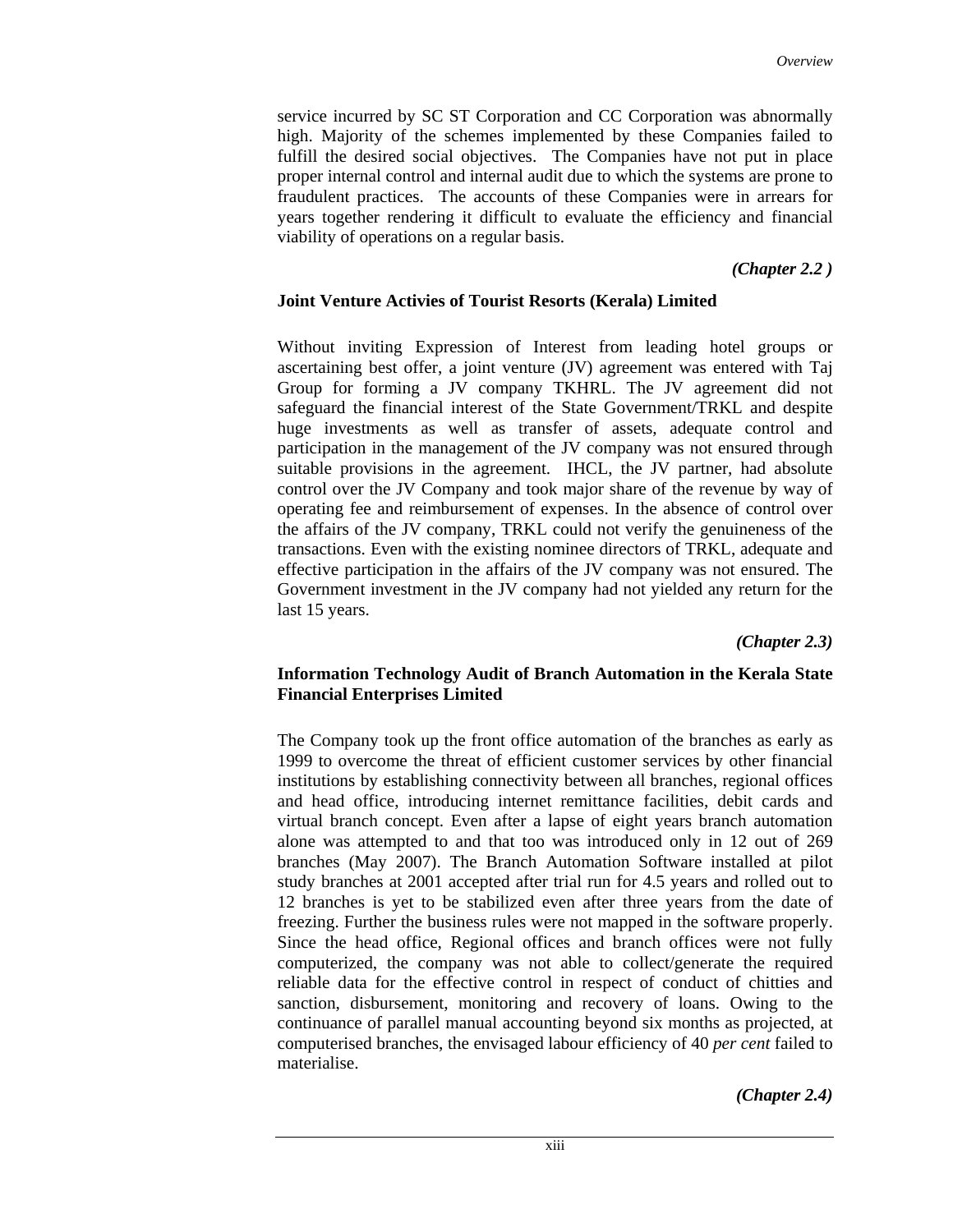### **3. Performance Review in respect of Statutory corporation**

Performance review relating to **Transmission System Improvement by Kerala State Electricity Board** was conducted and some of the main findings were as follows:

The performance of the Board with regard to transmission system improvement schemes suffered due to avoidable delays in taking timely decisions, poor contract management, non-synchronisation of various constituent parts of the schemes, Board's inability to surmount delays in acquisition of land required for substations and transmission lines. Boards failure to complete the projects undertaken for augmenting the capacity and containing transmission losses resulted in foregone savings. Unprofessional financial management resulted in drawal of funds before requirement and consequent loss due to interest payments. The Board failed to evolve a system to avoid procedural delays in giving and obtaining various approvals from outside agencies for construction of substations and lines. Lack of adequate planning, monitoring, coordination and due professional care resulted in abnormal delay in commissioning and completion of schemes resulting in withdrawal of loans by financing agency, foreclosure of loan, idling of equipments, loss of anticipated benefits to the Board and deprival of uninterrupted better quality power supply to targeted consumers.

 *(Chapter 3)* 

#### **4. Transaction audit observations**

Transaction audit observations included in this Report highlight deficiencies in the management of PSUs, which resulted in serious financial implications.

The irregularities pointed out are broadly of the following nature :

*Loss of Rs.28.15 crore due to injudicious decision to keep the prices firm in a long term contract.* 

 *(Paragraph 4.1)* 

*Loss of Rs.7.22 crore on account of undue benefit to contractors and omissions in preparation of bids.* 

*(Paragraphs 4.2, 4.9, 4.11, 4.13, 4.14 and 4.18)* 

*Avoidable payment of Rs.0.95 crore arising from delay in arranging for earth filling, unauthorized conversion of production bonus as special pay and unscheduled import of power.* 

*(Paragraphs 4.5, 4.7 and 4.15)* 

*Avoidable extra expenditure of Rs.6.15 crore due to failure in executing formal agreement and taking timely action, faulty planning, injudicious decision, failure to plan purchase order in time, non-adherence of provisions of contract and delay in arranging work.* 

*(Paragraphs 4.3, 4.4, 4.6, 4.8, 4.10, 4.12, 4.16, 4.17, 4.19 and 4.20)*